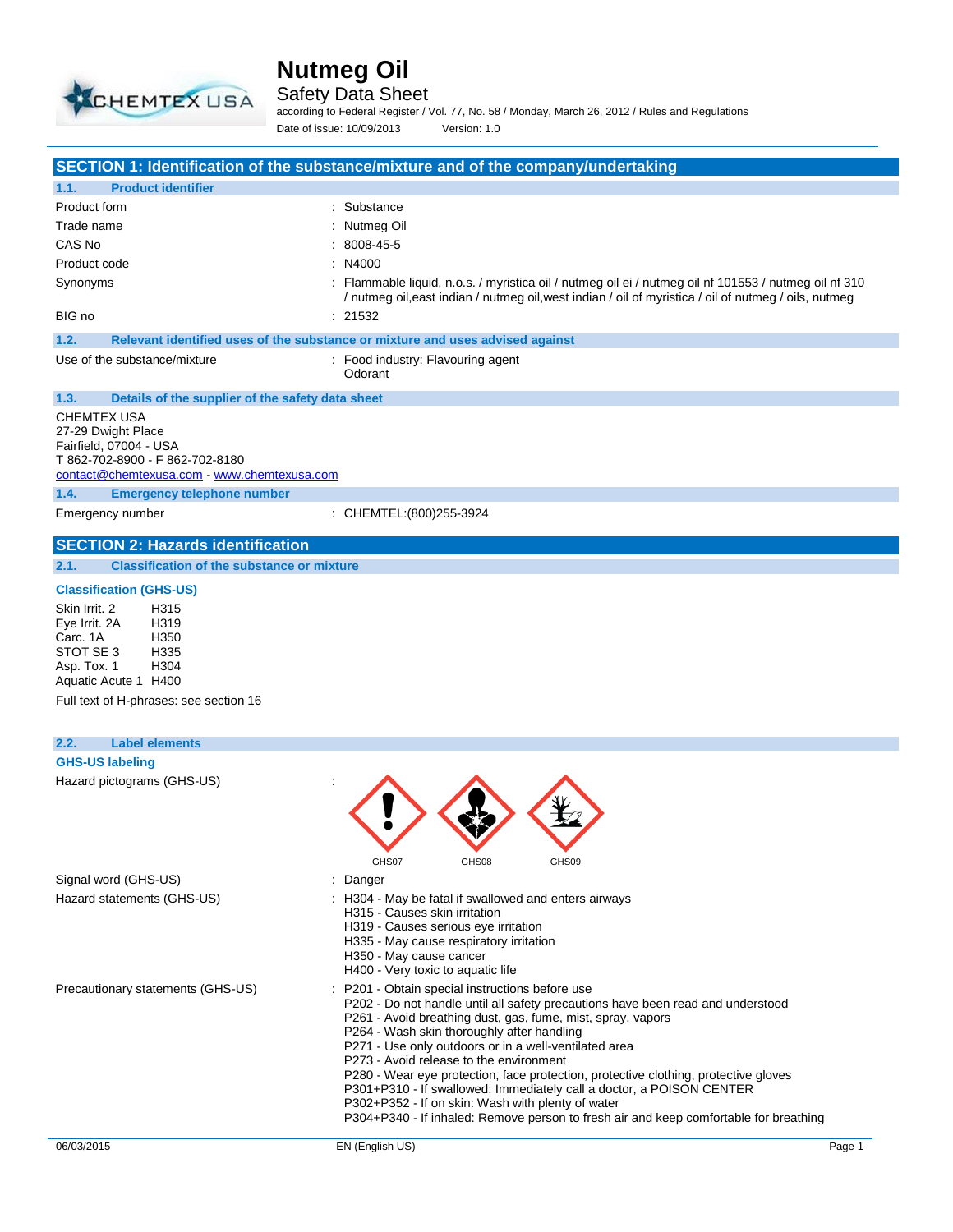Safety Data Sheet

according to Federal Register / Vol. 77, No. 58 / Monday, March 26, 2012 / Rules and Regulations

|                                                                     | waste  | P305+P351+P338 - If in eyes: Rinse cautiously with water for several minutes. Remove contact<br>lenses, if present and easy to do. Continue rinsing<br>P308+P313 - If exposed or concerned: Get medical advice/attention<br>P312 - Call a doctor, a POISON CENTER if you feel unwell<br>P321 - Specific treatment (see supplemental first aid label on this label)<br>P331 - Do NOT induce vomiting<br>P332+P313 - If skin irritation occurs: Get medical advice/attention<br>P337+P313 - If eye irritation persists: Get medical advice/attention<br>P362 - Take off contaminated clothing and wash it before reuse<br>P391 - Collect spillage<br>P403+P233 - Store in a well-ventilated place. Keep container tightly closed<br>P405 - Store locked up<br>P501 - Dispose of contents/container to a licensed hazardous-waste disposal contractor or<br>collection site except for empty clean containers which can be disposed of as non-hazardous |   |                                                                                                                               |
|---------------------------------------------------------------------|--------|------------------------------------------------------------------------------------------------------------------------------------------------------------------------------------------------------------------------------------------------------------------------------------------------------------------------------------------------------------------------------------------------------------------------------------------------------------------------------------------------------------------------------------------------------------------------------------------------------------------------------------------------------------------------------------------------------------------------------------------------------------------------------------------------------------------------------------------------------------------------------------------------------------------------------------------------------|---|-------------------------------------------------------------------------------------------------------------------------------|
| <b>Other hazards</b><br>2.3.                                        |        |                                                                                                                                                                                                                                                                                                                                                                                                                                                                                                                                                                                                                                                                                                                                                                                                                                                                                                                                                      |   |                                                                                                                               |
| No additional information available                                 |        |                                                                                                                                                                                                                                                                                                                                                                                                                                                                                                                                                                                                                                                                                                                                                                                                                                                                                                                                                      |   |                                                                                                                               |
| 2.4.<br><b>Unknown acute toxicity (GHS-US)</b>                      |        |                                                                                                                                                                                                                                                                                                                                                                                                                                                                                                                                                                                                                                                                                                                                                                                                                                                                                                                                                      |   |                                                                                                                               |
| Not applicable                                                      |        |                                                                                                                                                                                                                                                                                                                                                                                                                                                                                                                                                                                                                                                                                                                                                                                                                                                                                                                                                      |   |                                                                                                                               |
| <b>SECTION 3: Composition/information on ingredients</b>            |        |                                                                                                                                                                                                                                                                                                                                                                                                                                                                                                                                                                                                                                                                                                                                                                                                                                                                                                                                                      |   |                                                                                                                               |
| 3.1.<br><b>Substance</b>                                            |        |                                                                                                                                                                                                                                                                                                                                                                                                                                                                                                                                                                                                                                                                                                                                                                                                                                                                                                                                                      |   |                                                                                                                               |
| Substance type                                                      | : UVCB |                                                                                                                                                                                                                                                                                                                                                                                                                                                                                                                                                                                                                                                                                                                                                                                                                                                                                                                                                      |   |                                                                                                                               |
| Name                                                                |        | Nutmeg oil                                                                                                                                                                                                                                                                                                                                                                                                                                                                                                                                                                                                                                                                                                                                                                                                                                                                                                                                           |   |                                                                                                                               |
| CAS No                                                              |        | 8008-45-5                                                                                                                                                                                                                                                                                                                                                                                                                                                                                                                                                                                                                                                                                                                                                                                                                                                                                                                                            |   |                                                                                                                               |
| <b>Name</b>                                                         |        | <b>Product identifier</b>                                                                                                                                                                                                                                                                                                                                                                                                                                                                                                                                                                                                                                                                                                                                                                                                                                                                                                                            | % | <b>Classification (GHS-US)</b>                                                                                                |
| Nutmeg oil                                                          |        | (CAS No) 8008-45-5                                                                                                                                                                                                                                                                                                                                                                                                                                                                                                                                                                                                                                                                                                                                                                                                                                                                                                                                   |   | Skin Irrit. 2, H315<br>Eye Irrit. 2A, H319<br>Carc. 1A, H350<br>STOT SE 3, H335<br>Asp. Tox. 1, H304<br>Aquatic Acute 1, H400 |
| Full text of H-phrases: see section 16                              |        |                                                                                                                                                                                                                                                                                                                                                                                                                                                                                                                                                                                                                                                                                                                                                                                                                                                                                                                                                      |   |                                                                                                                               |
| 3.2.<br><b>Mixture</b>                                              |        |                                                                                                                                                                                                                                                                                                                                                                                                                                                                                                                                                                                                                                                                                                                                                                                                                                                                                                                                                      |   |                                                                                                                               |
| Not applicable                                                      |        |                                                                                                                                                                                                                                                                                                                                                                                                                                                                                                                                                                                                                                                                                                                                                                                                                                                                                                                                                      |   |                                                                                                                               |
| <b>SECTION 4: First aid measures</b>                                |        |                                                                                                                                                                                                                                                                                                                                                                                                                                                                                                                                                                                                                                                                                                                                                                                                                                                                                                                                                      |   |                                                                                                                               |
| 4.1.<br><b>Description of first aid measures</b>                    |        |                                                                                                                                                                                                                                                                                                                                                                                                                                                                                                                                                                                                                                                                                                                                                                                                                                                                                                                                                      |   |                                                                                                                               |
| First-aid measures general                                          |        | : Check the vital functions. Unconscious: maintain adequate airway and respiration. Respiratory<br>arrest: artificial respiration or oxygen. Cardiac arrest: perform resuscitation. Victim conscious<br>with laboured breathing: half-seated. Victim in shock: on his back with legs slightly raised.<br>Vomiting: prevent asphyxia/aspiration pneumonia. Prevent cooling by covering the victim (no<br>warming up). Keep watching the victim. Give psychological aid. Keep the victim calm, avoid<br>physical strain. Depending on the victim's condition: doctor/hospital. Never give anything by<br>mouth to an unconscious person. If you feel unwell, seek medical advice (show the label where<br>possible).                                                                                                                                                                                                                                   |   |                                                                                                                               |
| First-aid measures after inhalation                                 |        | Remove the victim into fresh air. Respiratory problems: consult a doctor/medical service.<br>Remove victim to fresh air and keep at rest in a position comfortable for breathing. Call a<br>POISON CENTER or doctor/physician if you feel unwell.                                                                                                                                                                                                                                                                                                                                                                                                                                                                                                                                                                                                                                                                                                    |   |                                                                                                                               |
| First-aid measures after skin contact                               |        | : Wash immediately with lots of water. Take victim to a doctor if irritation persists. Wash with<br>plenty of soap and water. Wash contaminated clothing before reuse. If skin irritation occurs:<br>Get medical advice/attention. Specific treatment (see  on this label).                                                                                                                                                                                                                                                                                                                                                                                                                                                                                                                                                                                                                                                                          |   |                                                                                                                               |
| First-aid measures after eye contact                                |        | Rinse cautiously with water for several minutes. Rinse immediately with plenty of water. Do not<br>apply neutralizing agents. Take victim to an ophthalmologist if irritation persists. Remove<br>contact lenses, if present and easy to do. Continue rinsing. If eye irritation persists: Get medical<br>advice/attention.                                                                                                                                                                                                                                                                                                                                                                                                                                                                                                                                                                                                                          |   |                                                                                                                               |
| First-aid measures after ingestion                                  |        | Rinse mouth with water. Do not induce vomiting. Call Poison Information Centre<br>(www.big.be/antigif.htm). Consult a doctor/medical service if you feel unwell. Ingestion of large<br>quantities: immediately to hospital. Rinse mouth. Do NOT induce vomiting. Immediately call a<br>poison center or doctor/physician.                                                                                                                                                                                                                                                                                                                                                                                                                                                                                                                                                                                                                            |   |                                                                                                                               |
| 4.2.<br>Most important symptoms and effects, both acute and delayed |        |                                                                                                                                                                                                                                                                                                                                                                                                                                                                                                                                                                                                                                                                                                                                                                                                                                                                                                                                                      |   |                                                                                                                               |
| Symptoms/injuries after inhalation                                  |        | : May cause cancer by inhalation. May cause respiratory irritation.                                                                                                                                                                                                                                                                                                                                                                                                                                                                                                                                                                                                                                                                                                                                                                                                                                                                                  |   |                                                                                                                               |
| Symptoms/injuries after skin contact                                |        | : Causes skin irritation.                                                                                                                                                                                                                                                                                                                                                                                                                                                                                                                                                                                                                                                                                                                                                                                                                                                                                                                            |   |                                                                                                                               |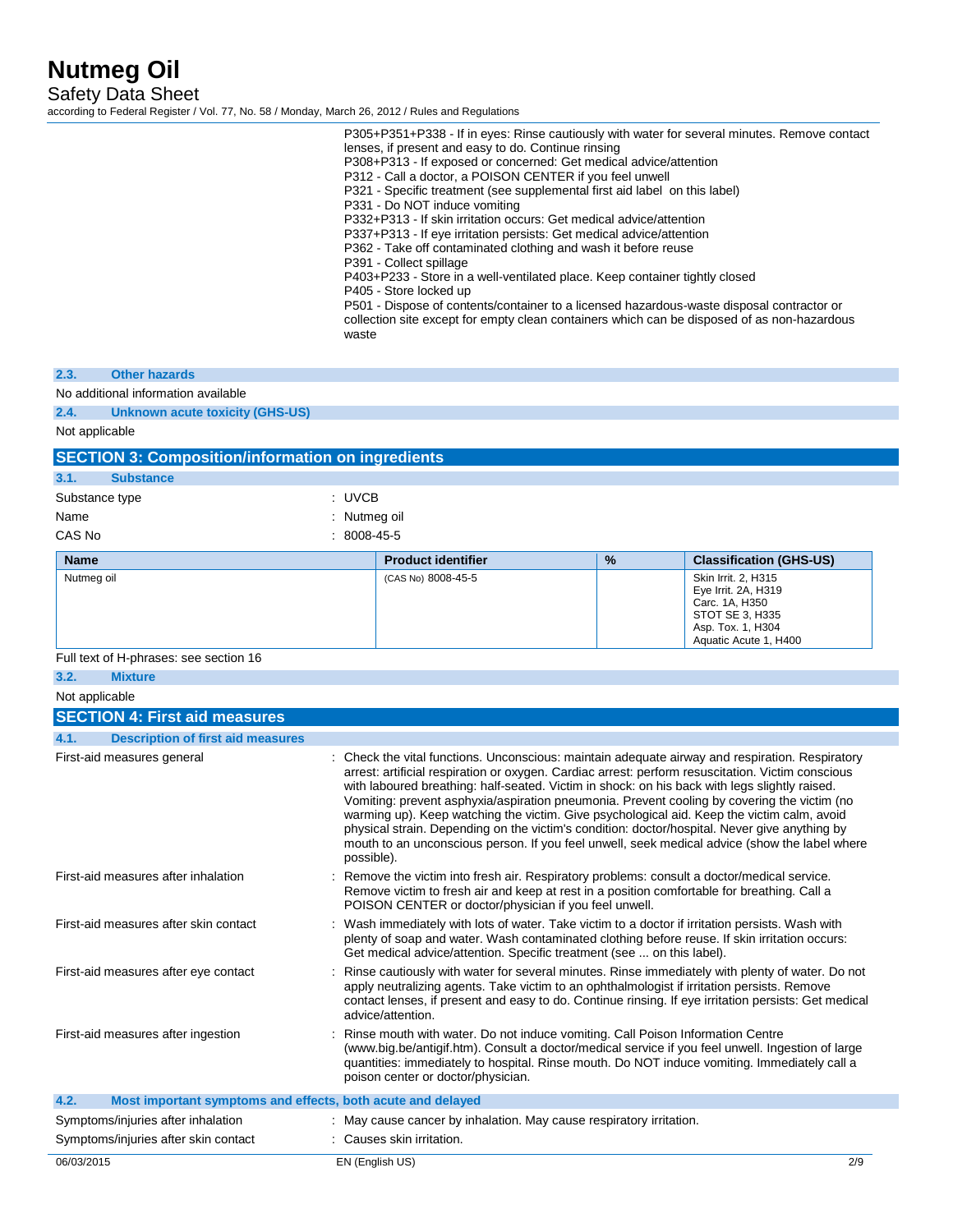Safety Data Sheet

| Symptoms/injuries after eye contact                           | : Causes serious eye irritation.                                                                                                                                                                      |
|---------------------------------------------------------------|-------------------------------------------------------------------------------------------------------------------------------------------------------------------------------------------------------|
| Symptoms/injuries after ingestion                             | : Risk of aspiration pneumonia. AFTER ABSORPTION OF HIGH QUANTITIES: Nausea.<br>Headache. Central nervous system depression. Dizziness. Drunkenness. May be fatal if<br>swallowed and enters airways. |
| 4.3.                                                          | Indication of any immediate medical attention and special treatment needed                                                                                                                            |
| No additional information available                           |                                                                                                                                                                                                       |
| <b>SECTION 5: Firefighting measures</b>                       |                                                                                                                                                                                                       |
| <b>Extinguishing media</b><br>5.1.                            |                                                                                                                                                                                                       |
| Suitable extinguishing media                                  | : Polyvalent foam. BC powder. Carbon dioxide. Foam. Dry powder. Carbon dioxide. Water spray.<br>Sand.                                                                                                 |
| Unsuitable extinguishing media                                | : No unsuitable extinguishing media known. Do not use a heavy water stream.                                                                                                                           |
| 5.2.<br>Special hazards arising from the substance or mixture |                                                                                                                                                                                                       |
| Fire hazard                                                   | : DIRECT FIRE HAZARD. Flammable. Gas/vapour flammable with air within explosion limits.<br>INDIRECT FIRE HAZARD. May be ignited by sparks. Gas/vapour spreads at floor level: ignition<br>hazard.     |
| Explosion hazard                                              | : DIRECT EXPLOSION HAZARD. Gas/vapour explosive with air within explosion limits.<br>INDIRECT EXPLOSION HAZARD. may be ignited by sparks.                                                             |
| Reactivity                                                    | : Upon combustion: CO and CO2 are formed.                                                                                                                                                             |

| 5.3. | <b>Advice for firefighters</b> |                                                                                                                                                                                                                                                                               |
|------|--------------------------------|-------------------------------------------------------------------------------------------------------------------------------------------------------------------------------------------------------------------------------------------------------------------------------|
|      | Precautionary measures fire    | : Exposure to fire/heat: consider evacuation.                                                                                                                                                                                                                                 |
|      | Firefighting instructions      | : Cool tanks/drums with water spray/remove them into safety. Do not move the load if exposed to<br>heat. Use water spray or fog for cooling exposed containers. Exercise caution when fighting<br>any chemical fire. Avoid (reject) fire-fighting water to enter environment. |
|      | Protection during firefighting | : Heat/fire exposure: compressed air/oxygen apparatus. Do not enter fire area without proper<br>protective equipment, including respiratory protection.                                                                                                                       |

| <b>SECTION 6: Accidental release measures</b> |                                                                     |                                                                                                                                                                                                                                                                                                                                                           |  |
|-----------------------------------------------|---------------------------------------------------------------------|-----------------------------------------------------------------------------------------------------------------------------------------------------------------------------------------------------------------------------------------------------------------------------------------------------------------------------------------------------------|--|
| 6.1.                                          | Personal precautions, protective equipment and emergency procedures |                                                                                                                                                                                                                                                                                                                                                           |  |
| 6.1.1.                                        | For non-emergency personnel                                         |                                                                                                                                                                                                                                                                                                                                                           |  |
|                                               | Protective equipment                                                | : Gloves. Protective goggles. Head/neck protection. Protective clothing. Large spills/in enclosed<br>spaces: compressed air apparatus. Large spills/in enclosed spaces: gas-tight suit.                                                                                                                                                                   |  |
| Emergency procedures                          |                                                                     | : Keep upwind. Mark the danger area. Large spills/in confined spaces: consider evacuation.<br>Close doors and windows of adjacent premises. Stop engines and no smoking. No naked<br>flames or sparks. Spark- and explosionproof appliances and lighting equipment. Keep<br>containers closed. Wash contaminated clothes. Evacuate unnecessary personnel. |  |
| 6.1.2.                                        | For emergency responders                                            |                                                                                                                                                                                                                                                                                                                                                           |  |
| Protective equipment                          |                                                                     | : Equip cleanup crew with proper protection.                                                                                                                                                                                                                                                                                                              |  |
| Emergency procedures                          |                                                                     | : Ventilate area.                                                                                                                                                                                                                                                                                                                                         |  |
| 6.2.                                          | <b>Environmental precautions</b>                                    |                                                                                                                                                                                                                                                                                                                                                           |  |

Prevent spreading in sewers. Prevent entry to sewers and public waters. Notify authorities if liquid enters sewers or public waters. Avoid release to the environment.

| 6.3. | Methods and material for containment and cleaning up |                                                                                                                                                                                                                                                                                                                                                                                                                                                                                                                                                                                                |
|------|------------------------------------------------------|------------------------------------------------------------------------------------------------------------------------------------------------------------------------------------------------------------------------------------------------------------------------------------------------------------------------------------------------------------------------------------------------------------------------------------------------------------------------------------------------------------------------------------------------------------------------------------------------|
|      | For containment                                      | : Contain released substance, pump into suitable containers. Plug the leak, cut off the supply.<br>Dam up the liquid spill. Try to reduce evaporation. Measure the concentration of the explosive<br>gas-air mixture. Dilute/disperse combustible gas/vapour with water curtain. Do not use<br>compressed air for pumping over spills.                                                                                                                                                                                                                                                         |
|      | Methods for cleaning up                              | : Take up liquid spill into inert absorbent material, e.g.: sand, earth, vermiculite. Scoop absorbed<br>substance into closing containers. Carefully collect the spill/leftovers. Damaged/cooled tanks<br>must be emptied. Do not use compressed air for pumping over spills. Clean contaminated<br>surfaces with an excess of water. Take collected spill to manufacturer/competent authority.<br>Wash clothing and equipment after handling. Soak up spills with inert solids, such as clay or<br>diatomaceous earth as soon as possible. Collect spillage. Store away from other materials. |
| 6.4. | <b>Reference to other sections</b>                   |                                                                                                                                                                                                                                                                                                                                                                                                                                                                                                                                                                                                |

See Heading 8. Exposure controls and personal protection.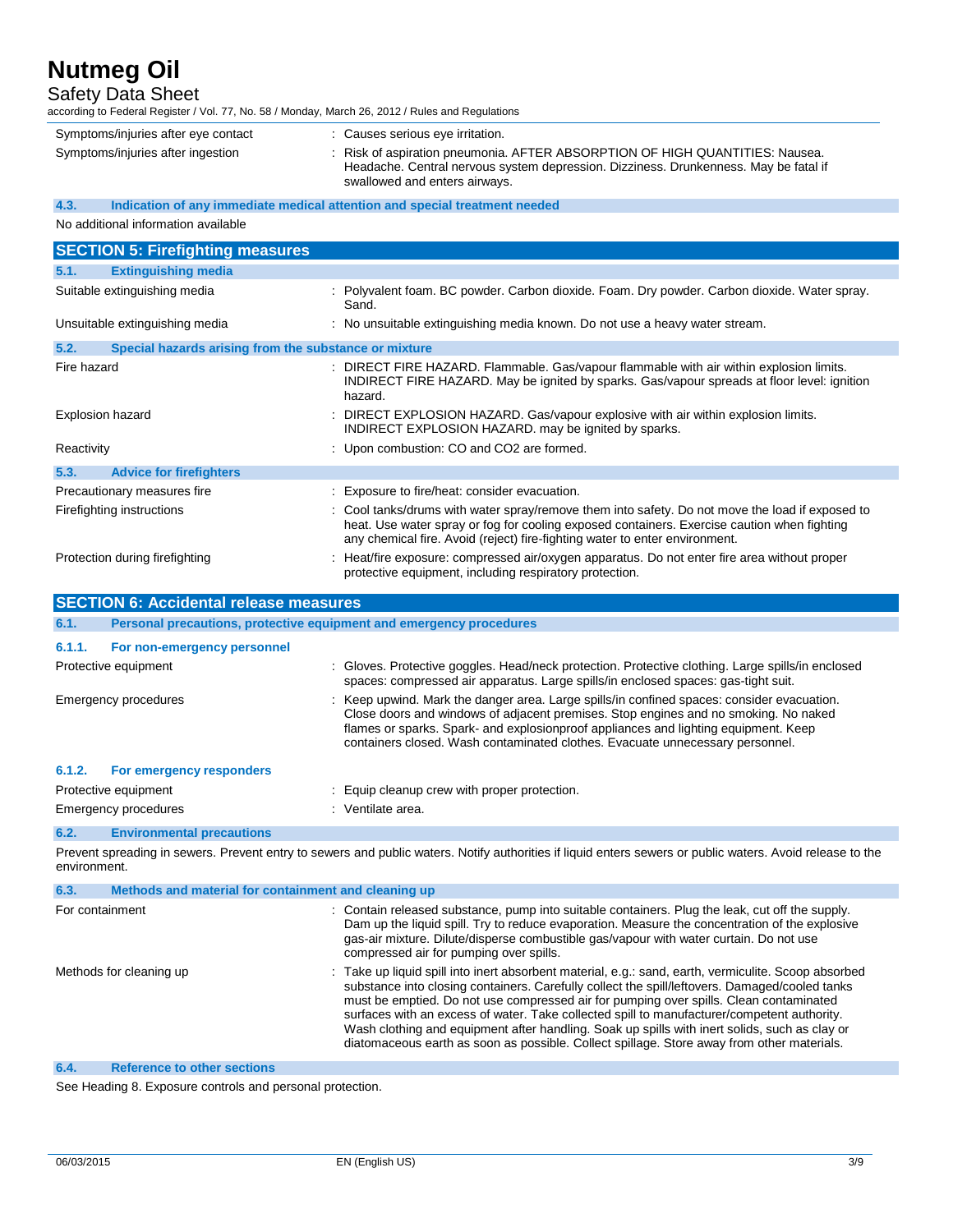Safety Data Sheet

according to Federal Register / Vol. 77, No. 58 / Monday, March 26, 2012 / Rules and Regulations

| <b>SECTION 7: Handling and storage</b>                               |                                                                                                                                                                                                                                                                                                                                                                                                                                                                                                                                                                                                                                                                                                                                                                                                                                                                                                                                                                                        |  |  |
|----------------------------------------------------------------------|----------------------------------------------------------------------------------------------------------------------------------------------------------------------------------------------------------------------------------------------------------------------------------------------------------------------------------------------------------------------------------------------------------------------------------------------------------------------------------------------------------------------------------------------------------------------------------------------------------------------------------------------------------------------------------------------------------------------------------------------------------------------------------------------------------------------------------------------------------------------------------------------------------------------------------------------------------------------------------------|--|--|
| <b>Precautions for safe handling</b><br>7.1.                         |                                                                                                                                                                                                                                                                                                                                                                                                                                                                                                                                                                                                                                                                                                                                                                                                                                                                                                                                                                                        |  |  |
| Precautions for safe handling                                        | : Comply with the legal requirements. Remove contaminated clothing immediately. Clean<br>contaminated clothing. Handle uncleaned empty containers as full ones. Do not discharge the<br>waste into the drain. Do not use compressed air for pumping over. Use spark-/explosionproof<br>appliances and lighting system. Keep away from naked flames/heat. Keep away from ignition<br>sources/sparks. Observe normal hygiene standards. Keep container tightly closed. Measure<br>the concentration in the air regularly. Work under local exhaust/ventilation. Wash hands and<br>other exposed areas with mild soap and water before eat, drink or smoke and when leaving<br>work. Provide good ventilation in process area to prevent formation of vapor. Obtain special<br>instructions before use. Do not handle until all safety precautions have been read and<br>understood. Avoid breathing dust/fume/gas/mist/vapors/spray. Use only outdoors or in a well-<br>ventilated area. |  |  |
| Hygiene measures                                                     | : Wash  thoroughly after handling.                                                                                                                                                                                                                                                                                                                                                                                                                                                                                                                                                                                                                                                                                                                                                                                                                                                                                                                                                     |  |  |
| Conditions for safe storage, including any incompatibilities<br>7.2. |                                                                                                                                                                                                                                                                                                                                                                                                                                                                                                                                                                                                                                                                                                                                                                                                                                                                                                                                                                                        |  |  |
| Storage conditions                                                   | : Keep only in the original container in a cool, well ventilated place away from : Keep container<br>tightly closed.                                                                                                                                                                                                                                                                                                                                                                                                                                                                                                                                                                                                                                                                                                                                                                                                                                                                   |  |  |
| Incompatible products                                                | : Strong bases. strong acids.                                                                                                                                                                                                                                                                                                                                                                                                                                                                                                                                                                                                                                                                                                                                                                                                                                                                                                                                                          |  |  |
| Incompatible materials                                               | : Sources of ignition. Direct sunlight.                                                                                                                                                                                                                                                                                                                                                                                                                                                                                                                                                                                                                                                                                                                                                                                                                                                                                                                                                |  |  |
| Heat-ignition                                                        | : KEEP SUBSTANCE AWAY FROM: heat sources. ignition sources.                                                                                                                                                                                                                                                                                                                                                                                                                                                                                                                                                                                                                                                                                                                                                                                                                                                                                                                            |  |  |
| Prohibitions on mixed storage                                        | : KEEP SUBSTANCE AWAY FROM: oxidizing agents.                                                                                                                                                                                                                                                                                                                                                                                                                                                                                                                                                                                                                                                                                                                                                                                                                                                                                                                                          |  |  |
| Storage area                                                         | Store in a dark area. Ventilation at floor level. Fireproof storeroom. Provide for a tub to collect<br>spills. Meet the legal requirements.                                                                                                                                                                                                                                                                                                                                                                                                                                                                                                                                                                                                                                                                                                                                                                                                                                            |  |  |
| Special rules on packaging                                           | : SPECIAL REQUIREMENTS: closing. correctly labelled. meet the legal requirements. Secure<br>fragile packagings in solid containers.                                                                                                                                                                                                                                                                                                                                                                                                                                                                                                                                                                                                                                                                                                                                                                                                                                                    |  |  |
| Packaging materials                                                  | : SUITABLE MATERIAL: No data available. MATERIAL TO AVOID: No data available.                                                                                                                                                                                                                                                                                                                                                                                                                                                                                                                                                                                                                                                                                                                                                                                                                                                                                                          |  |  |

#### **7.3. Specific end use(s)**

No additional information available

#### **SECTION 8: Exposure controls/personal protection**

| 8.1.         | <b>Control parameters</b> |                |
|--------------|---------------------------|----------------|
|              | Nutmeg Oil (8008-45-5)    |                |
| <b>ACGIH</b> |                           | Not applicable |
| <b>OSHA</b>  |                           | Not applicable |
|              | Nutmeg oil (8008-45-5)    |                |
| <b>ACGIH</b> |                           | Not applicable |
| <b>OSHA</b>  |                           | Not applicable |

| 8.2.<br><b>Exposure controls</b>                   |                                                                                                                                                                                  |  |  |
|----------------------------------------------------|----------------------------------------------------------------------------------------------------------------------------------------------------------------------------------|--|--|
| Personal protective equipment                      | : Avoid all unnecessary exposure.                                                                                                                                                |  |  |
| Materials for protective clothing                  | : GIVE EXCELLENT RESISTANCE: No data available. GIVE GOOD RESISTANCE: No data<br>available. GIVE LESS RESISTANCE: No data available. GIVE POOR RESISTANCE: No data<br>available. |  |  |
| Hand protection                                    | : Gloves. Wear protective gloves.                                                                                                                                                |  |  |
| Eye protection                                     | : Safety glasses. Chemical goggles or safety glasses.                                                                                                                            |  |  |
| Skin and body protection                           | : Head/neck protection. Protective clothing. Wear suitable protective clothing.                                                                                                  |  |  |
| Respiratory protection                             | : Gas mask. High vapour/gas concentration: self-contained respirator. Wear respiratory<br>protection.                                                                            |  |  |
| Other information                                  | : When using, do not eat, drink or smoke.                                                                                                                                        |  |  |
| <b>SECTION 9: Physical and chemical properties</b> |                                                                                                                                                                                  |  |  |

| 9.1.           | Information on basic physical and chemical properties |                              |
|----------------|-------------------------------------------------------|------------------------------|
| Physical state |                                                       | Liauid                       |
| Appearance     |                                                       | Liquid.                      |
| Color          |                                                       | : Colourless to light yellow |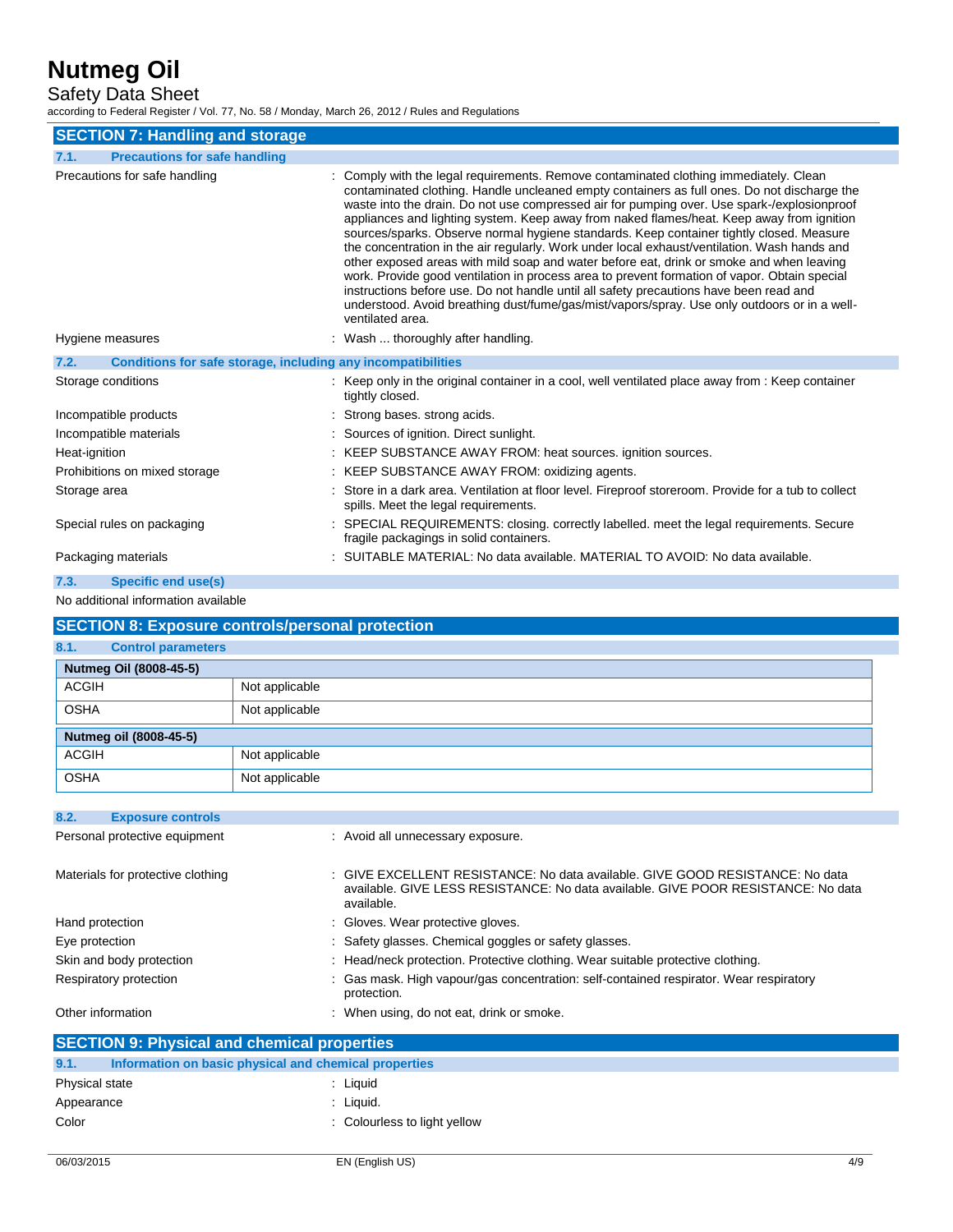Safety Data Sheet

according to Federal Register / Vol. 77, No. 58 / Monday, March 26, 2012 / Rules and Regulations

| CCOrding to Federal Register / Vol. 77, NO. 36 / Monday, March 20, 2012 / Rules and Regulations |                                                                                                                                                                                                                                                              |
|-------------------------------------------------------------------------------------------------|--------------------------------------------------------------------------------------------------------------------------------------------------------------------------------------------------------------------------------------------------------------|
| Odor                                                                                            | : Characteristic odour                                                                                                                                                                                                                                       |
| Odor threshold                                                                                  | : No data available                                                                                                                                                                                                                                          |
| рH                                                                                              | : No data available                                                                                                                                                                                                                                          |
| Melting point                                                                                   | : No data available                                                                                                                                                                                                                                          |
| Freezing point                                                                                  | No data available                                                                                                                                                                                                                                            |
| Boiling point                                                                                   | : 165 °C                                                                                                                                                                                                                                                     |
| Flash point                                                                                     | : $>43^{\circ}$ C                                                                                                                                                                                                                                            |
| Relative evaporation rate (butyl acetate=1)                                                     | : No data available                                                                                                                                                                                                                                          |
| Flammability (solid, gas)                                                                       | No data available                                                                                                                                                                                                                                            |
| <b>Explosion limits</b>                                                                         | No data available                                                                                                                                                                                                                                            |
| Explosive properties                                                                            | No data available                                                                                                                                                                                                                                            |
| Oxidizing properties                                                                            | : No data available                                                                                                                                                                                                                                          |
| Vapor pressure                                                                                  | No data available                                                                                                                                                                                                                                            |
| Relative density                                                                                | $: 0.86 - 0.92$                                                                                                                                                                                                                                              |
| Relative vapor density at 20 °C                                                                 | : > 1                                                                                                                                                                                                                                                        |
| Solubility                                                                                      | : Insoluble in water. Soluble in ether. Soluble in chloroform. Soluble in oil.<br>Water: Solubility in water of component(s) of the mixture :<br>•: 0.001 g/100ml •: •: •: •: •: 0.0017 g/100ml •: 0.2 g/100ml •: 0.002 g/100ml<br>$\cdot$ : 0.00029 g/100ml |
| Log Pow                                                                                         | No data available                                                                                                                                                                                                                                            |
| Log Kow                                                                                         | No data available                                                                                                                                                                                                                                            |
| Auto-ignition temperature                                                                       | No data available                                                                                                                                                                                                                                            |
| Decomposition temperature                                                                       | No data available                                                                                                                                                                                                                                            |
| Viscosity                                                                                       | No data available                                                                                                                                                                                                                                            |
| Viscosity, kinematic                                                                            | No data available                                                                                                                                                                                                                                            |
| Viscosity, dynamic                                                                              | : No data available                                                                                                                                                                                                                                          |
| 9.2.<br><b>Other information</b>                                                                |                                                                                                                                                                                                                                                              |
| VOC content                                                                                     | $: 100 \%$                                                                                                                                                                                                                                                   |
| Other properties                                                                                | : Gas/vapour heavier than air at $20^{\circ}$ C.                                                                                                                                                                                                             |
| <b>SECTION 10: Stability and reactivity</b>                                                     |                                                                                                                                                                                                                                                              |
| 10.1.<br><b>Reactivity</b>                                                                      |                                                                                                                                                                                                                                                              |
| Upon combustion: CO and CO2 are formed.                                                         |                                                                                                                                                                                                                                                              |
| 10.2.<br><b>Chemical stability</b>                                                              |                                                                                                                                                                                                                                                              |
| Stable under normal conditions. Not established.                                                |                                                                                                                                                                                                                                                              |
| 10.3.<br><b>Possibility of hazardous reactions</b>                                              |                                                                                                                                                                                                                                                              |
| Not established.                                                                                |                                                                                                                                                                                                                                                              |
| <b>Conditions to avoid</b><br>10.4.                                                             |                                                                                                                                                                                                                                                              |
| Direct sunlight. Extremely high or low temperatures.                                            |                                                                                                                                                                                                                                                              |
| <b>Incompatible materials</b><br>10.5.<br>strong acids. Strong bases.                           |                                                                                                                                                                                                                                                              |
| 10.6.<br><b>Hazardous decomposition products</b>                                                |                                                                                                                                                                                                                                                              |
| fume. Carbon monoxide. Carbon dioxide.                                                          |                                                                                                                                                                                                                                                              |
| <b>SECTION 11: Toxicological information</b>                                                    |                                                                                                                                                                                                                                                              |
| <b>Information on toxicological effects</b><br>11.1.                                            |                                                                                                                                                                                                                                                              |
|                                                                                                 |                                                                                                                                                                                                                                                              |

| Acute toxicity         | : Not classified           |
|------------------------|----------------------------|
| Nutmeg Oil (8008-45-5) |                            |
| LD50 oral rat          | 2620 mg/kg (Rat)           |
| LD50 dermal rabbit     | > 10000 mg/kg (Rabbit)     |
| ATE US (oral)          | 2620.000 mg/kg body weight |
|                        |                            |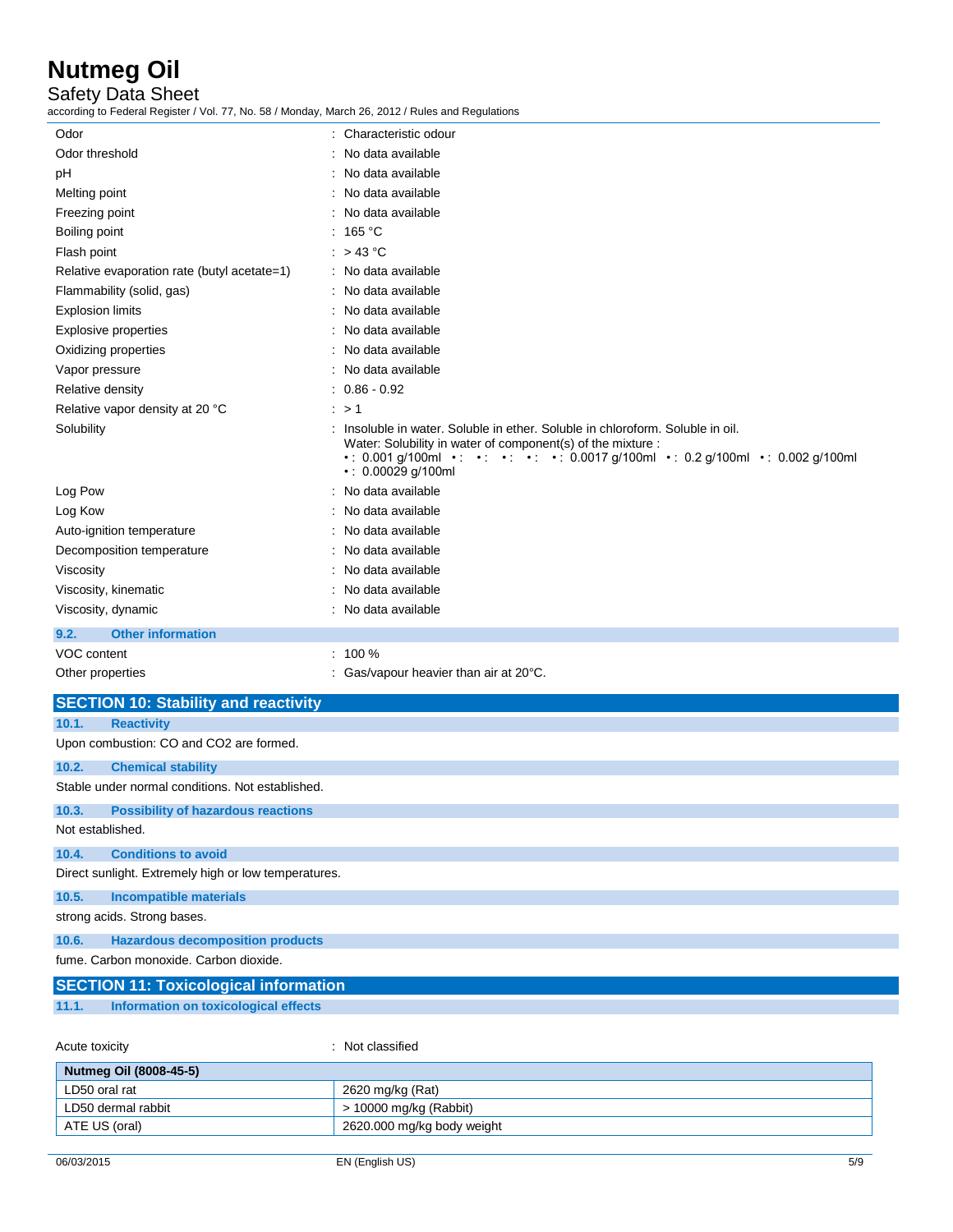#### Safety Data Sheet

according to Federal Register / Vol. 77, No. 58 / Monday, March 26, 2012 / Rules and Regulations

| Nutmeg oil (8008-45-5)                                 |                                                                                                                                                                                                     |  |
|--------------------------------------------------------|-----------------------------------------------------------------------------------------------------------------------------------------------------------------------------------------------------|--|
| LD50 oral rat                                          | 2620 mg/kg (Rat)                                                                                                                                                                                    |  |
| LD50 dermal rabbit                                     | $> 10000$ mg/kg (Rabbit)                                                                                                                                                                            |  |
| ATE US (oral)                                          | 2620.000 mg/kg body weight                                                                                                                                                                          |  |
| Skin corrosion/irritation                              | Causes skin irritation.                                                                                                                                                                             |  |
| Serious eye damage/irritation                          | Causes serious eye irritation.                                                                                                                                                                      |  |
| Respiratory or skin sensitization                      | Not classified                                                                                                                                                                                      |  |
| Germ cell mutagenicity                                 | Not classified                                                                                                                                                                                      |  |
| Carcinogenicity                                        | May cause cancer.                                                                                                                                                                                   |  |
| Reproductive toxicity                                  | : Not classified                                                                                                                                                                                    |  |
| Specific target organ toxicity (single exposure)       | : May cause respiratory irritation.                                                                                                                                                                 |  |
| Specific target organ toxicity (repeated<br>exposure)  | : Not classified                                                                                                                                                                                    |  |
| Aspiration hazard                                      | May be fatal if swallowed and enters airways.                                                                                                                                                       |  |
| Potential Adverse human health effects and<br>symptoms | : Based on available data, the classification criteria are not met.                                                                                                                                 |  |
| Symptoms/injuries after inhalation                     | May cause cancer by inhalation. May cause respiratory irritation.                                                                                                                                   |  |
| Symptoms/injuries after skin contact                   | Causes skin irritation.                                                                                                                                                                             |  |
| Symptoms/injuries after eye contact                    | Causes serious eye irritation.                                                                                                                                                                      |  |
| Symptoms/injuries after ingestion                      | Risk of aspiration pneumonia. AFTER ABSORPTION OF HIGH QUANTITIES: Nausea.<br>Headache. Central nervous system depression. Dizziness. Drunkenness. May be fatal if<br>swallowed and enters airways. |  |

|                 | <b>SECTION 12: Ecological information</b> |                                                                                 |
|-----------------|-------------------------------------------|---------------------------------------------------------------------------------|
| 12.1.           | <b>Toxicity</b>                           |                                                                                 |
| Ecology - air   |                                           | Not classified as dangerous for the ozone layer (Regulation (EC) No 1005/2009). |
| Ecology - water |                                           | No data available on ecotoxicity. Very toxic to aquatic life.                   |

| 12.2.<br><b>Persistence and degradability</b>                                                   |                                                                |
|-------------------------------------------------------------------------------------------------|----------------------------------------------------------------|
| Nutmeg Oil (8008-45-5)                                                                          |                                                                |
| Persistence and degradability<br>Biodegradability in water: no data available. Not established. |                                                                |
| Nutmeg oil (8008-45-5)                                                                          |                                                                |
| Persistence and degradability                                                                   | Biodegradability in water: no data available. Not established. |
| <b>Bioaccumulative potential</b><br>12.3.                                                       |                                                                |
| Nutmeg Oil (8008-45-5)                                                                          |                                                                |
| Bioaccumulative potential<br>No bioaccumulation data available. Not established.                |                                                                |
| Nutmeg oil (8008-45-5)                                                                          |                                                                |
| Bioaccumulative potential                                                                       | No bioaccumulation data available. Not established.            |
| 12.4.<br><b>Mobility in soil</b>                                                                |                                                                |

No additional information available

| 12.5.             | Other adverse effects        |                                                      |
|-------------------|------------------------------|------------------------------------------------------|
|                   | Effect on the global warming | : No known ecological damage caused by this product. |
| Other information |                              | : Avoid release to the environment.                  |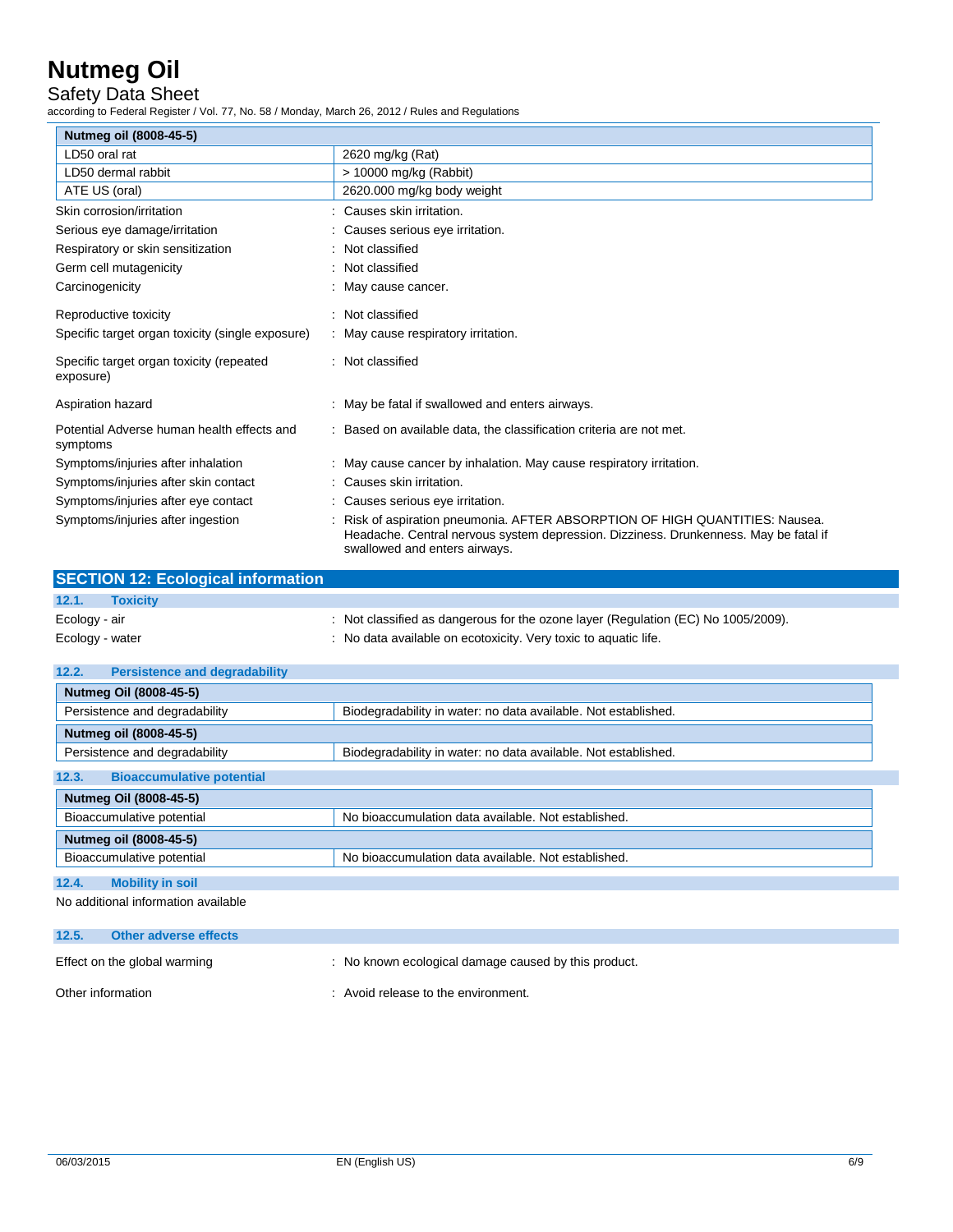Safety Data Sheet

according to Federal Register / Vol. 77, No. 58 / Monday, March 26, 2012 / Rules and Regulations

| <b>SECTION 13: Disposal considerations</b>                                                            |                                                                                                                                                                                                                                                                                                                                                                                                                                                                                                                                                                                                                                                                                                                                                                                                                                                                                                               |  |
|-------------------------------------------------------------------------------------------------------|---------------------------------------------------------------------------------------------------------------------------------------------------------------------------------------------------------------------------------------------------------------------------------------------------------------------------------------------------------------------------------------------------------------------------------------------------------------------------------------------------------------------------------------------------------------------------------------------------------------------------------------------------------------------------------------------------------------------------------------------------------------------------------------------------------------------------------------------------------------------------------------------------------------|--|
| 13.1.<br><b>Waste treatment methods</b>                                                               |                                                                                                                                                                                                                                                                                                                                                                                                                                                                                                                                                                                                                                                                                                                                                                                                                                                                                                               |  |
| Waste disposal recommendations                                                                        | : Remove waste in accordance with local and/or national regulations. Hazardous waste shall not<br>be mixed together with other waste. Different types of hazardous waste shall not be mixed<br>together if this may entail a risk of pollution or create problems for the further management of<br>the waste. Hazardous waste shall be managed responsibly. All entities that store, transport or<br>handle hazardous waste shall take the necessary measures to prevent risks of pollution or<br>damage to people or animals. Incinerate under surveillance with energy recovery. Do not<br>discharge into drains or the environment. Dispose in a safe manner in accordance with<br>local/national regulations. Dispose of contents/container to a licensed hazardous-waste<br>disposal contractor or collection site except for empty clean containers which can be disposed<br>of as non-hazardous waste. |  |
| Additional information                                                                                | : Hazardous waste according to Directive 2008/98/EC.                                                                                                                                                                                                                                                                                                                                                                                                                                                                                                                                                                                                                                                                                                                                                                                                                                                          |  |
| Ecology - waste materials                                                                             | : Avoid release to the environment. Hazardous waste due to toxicity.                                                                                                                                                                                                                                                                                                                                                                                                                                                                                                                                                                                                                                                                                                                                                                                                                                          |  |
| <b>SECTION 14: Transport information</b>                                                              |                                                                                                                                                                                                                                                                                                                                                                                                                                                                                                                                                                                                                                                                                                                                                                                                                                                                                                               |  |
| <b>Department of Transportation (DOT)</b><br>In accordance with DOT<br>Transport document description | : UN1993 Flammable liquids, n.o.s., 3, III                                                                                                                                                                                                                                                                                                                                                                                                                                                                                                                                                                                                                                                                                                                                                                                                                                                                    |  |
| UN-No.(DOT)                                                                                           | : UN1993                                                                                                                                                                                                                                                                                                                                                                                                                                                                                                                                                                                                                                                                                                                                                                                                                                                                                                      |  |
| Proper Shipping Name (DOT)                                                                            | : Flammable liquids, n.o.s.                                                                                                                                                                                                                                                                                                                                                                                                                                                                                                                                                                                                                                                                                                                                                                                                                                                                                   |  |
| Transport hazard class(es) (DOT)                                                                      | : 3 - Class 3 - Flammable and combustible liquid 49 CFR 173.120                                                                                                                                                                                                                                                                                                                                                                                                                                                                                                                                                                                                                                                                                                                                                                                                                                               |  |
| Hazard labels (DOT)                                                                                   | : 3 - Flammable liquid                                                                                                                                                                                                                                                                                                                                                                                                                                                                                                                                                                                                                                                                                                                                                                                                                                                                                        |  |

bulk packaging requirements of 173.241 of this subchapter are applicable. If the material has a flash point of less than 38 C (100 F), then the bulk packaging requirements of 173.242 of this

B52 - Notwithstanding the provisions of 173.24b of this subchapter, non-reclosing pressure

IB3 - Authorized IBCs: Metal (31A, 31B and 31N); Rigid plastics (31H1 and 31H2); Composite (31HZ1 and 31HA2, 31HB2, 31HN2, 31HD2 and 31HH2). Additional Requirement: Only liquids with a vapor pressure less than or equal to 110 kPa at 50 C (1.1 bar at 122 F), or 130 kPa at 55 C (1.3 bar at 131 F) are authorized, except for UN2672 (also see Special Provision IP8 in Table

TP1 - The maximum degree of filling must not exceed the degree of filling determined by the following: Degree of filling =  $97 / 1 + a$  (tr - tf) Where: tr is the maximum mean bulk temperature during transport, and tf is the temperature in degrees celsius of the liquid during filling. TP29 - A portable tank having a minimum test pressure of 1.5 bar (150.0 kPa) may be used provided the calculated test pressure is 1.5 bar or less based on the MAWP of the hazardous materials, as defined in 178.275 of this subchapter, where the test pressure is 1.5 times the

| Packing group (DOT)           |
|-------------------------------|
| Dangerous for the environment |
| Marine pollutant              |

| DOT Packaging Non Bulk (49 CFR 173.xxx) | $\therefore$ 203 |
|-----------------------------------------|------------------|
| DOT Packaging Bulk (49 CFR 173.xxx)     | : 242            |

DOT Symbols **DOT** Symbols **EXECUTE:** G - Identifies PSN requiring a technical name

DOT Special Provisions (49 CFR 172.102) : B1 - If the material has a flash point at or above 38 C (100 F) and below 93 C (200 F), then the

MAWP. DOT Packaging Exceptions (49 CFR 173.xxx) : 150

DOT Quantity Limitations Passenger aircraft/rail : 60 L

- (49 CFR 173.27)
- 
- 06/03/2015 EN (English US) 7/9

: III - Minor Danger

subchapter are applicable.

2 for UN2672).

relief devices are authorized on DOT 57 portable tanks.

T4 - 2.65 178.274(d)(2) Normal............. 178.275(d)(3)

: Yes : Yes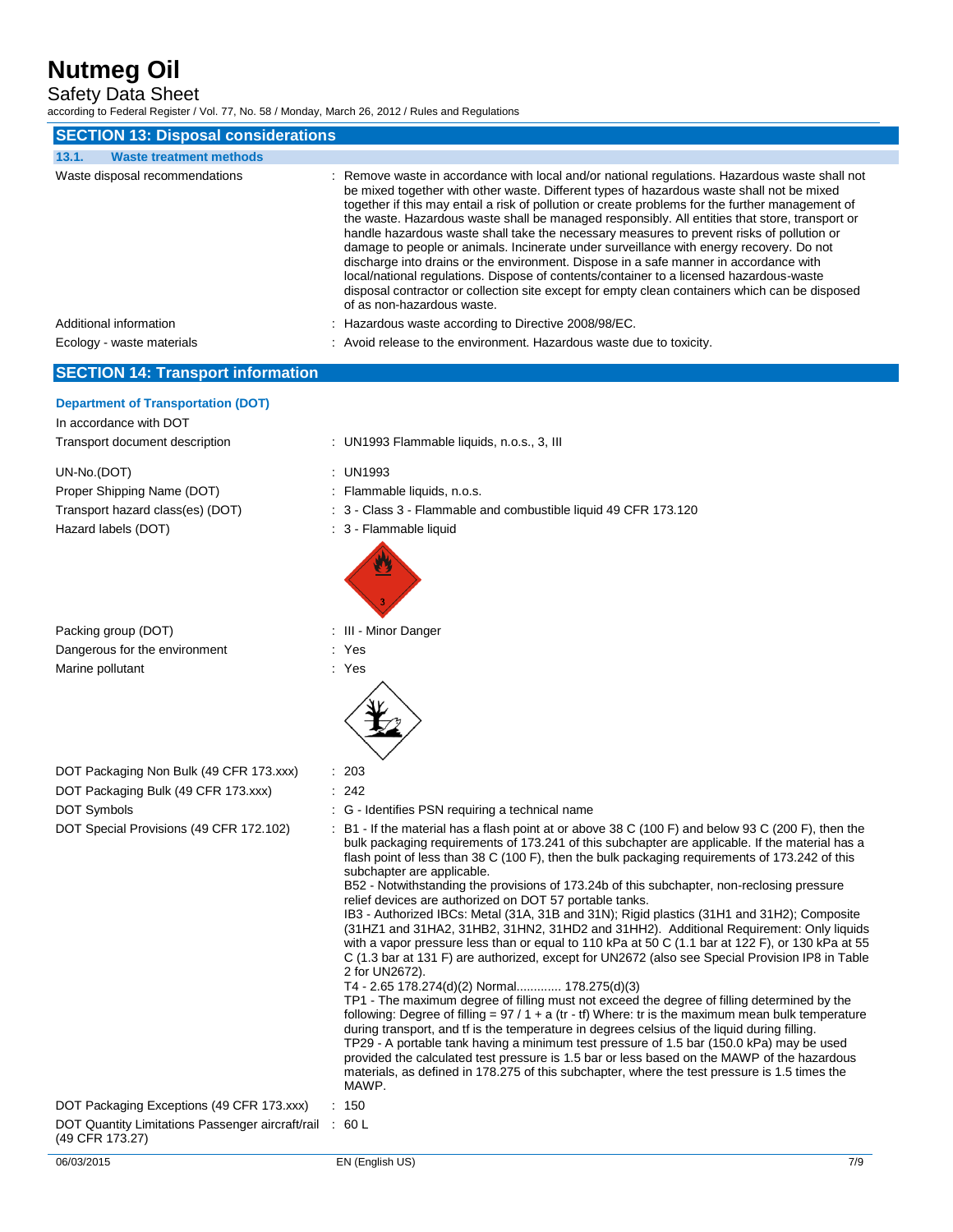# Safety Data Sheet<br>according to Federal Register / \

rding to Federal Register / Vol. 77, No. 58 / Monday, March 26, 2012 / Rules and Regulations

| DOT Quantity Limitations Cargo aircraft only (49 : 220 L<br>CFR 175.75)   |                                                                                                            |  |
|---------------------------------------------------------------------------|------------------------------------------------------------------------------------------------------------|--|
| DOT Vessel Stowage Location                                               | : A - The material may be stowed "on deck" or "under deck" on a cargo vessel and on a<br>passenger vessel. |  |
| <b>Additional information</b>                                             |                                                                                                            |  |
| Other information                                                         | : No supplementary information available.                                                                  |  |
| <b>ADR</b>                                                                |                                                                                                            |  |
| Transport document description                                            | : UN 1169 EXTRACTS, AROMATIC, LIQUID, 3, III, (D/E)                                                        |  |
| Packing group (ADR)                                                       | $: \mathbb{H}$                                                                                             |  |
| Class (ADR)                                                               | : 3 - Flammable liquid                                                                                     |  |
| Hazard identification number (Kemler No.)                                 | : 30                                                                                                       |  |
| Classification code (ADR)                                                 | $:$ F1                                                                                                     |  |
| Hazard labels (ADR)                                                       | : 3 - Flammable liquids                                                                                    |  |
|                                                                           |                                                                                                            |  |
| Orange plates                                                             | 30<br>1993                                                                                                 |  |
| Tunnel restriction code (ADR)                                             | : $D/E$                                                                                                    |  |
| Limited quantities (ADR)                                                  | : 51                                                                                                       |  |
| Excepted quantities (ADR)                                                 | $\therefore$ E1                                                                                            |  |
| <b>Transport by sea</b>                                                   |                                                                                                            |  |
| UN-No. (IMDG)                                                             | : 1169                                                                                                     |  |
| Class (IMDG)                                                              | : 3 - Flammable liquids                                                                                    |  |
| EmS-No. (1)                                                               | $:$ F-E                                                                                                    |  |
| MFAG-No                                                                   | : $127;128$                                                                                                |  |
| EmS-No. (2)                                                               | $: S-E$                                                                                                    |  |
| <b>Air transport</b>                                                      |                                                                                                            |  |
| UN-No. (IATA)                                                             | : 1993                                                                                                     |  |
| Proper Shipping Name (IATA)                                               | : Flammable liquid, n.o.s.                                                                                 |  |
| Class (IATA)                                                              | : 3 - Flammable Liquids                                                                                    |  |
| Packing group (IATA)                                                      | : III - Minor Danger                                                                                       |  |
| Civil Aeronautics Law                                                     | : Flammable liquids                                                                                        |  |
| <b>SECTION 15: Regulatory information</b>                                 |                                                                                                            |  |
| 15.1. US Federal regulations                                              |                                                                                                            |  |
| Nutmeg Oil (8008-45-5)                                                    |                                                                                                            |  |
| Listed on the United States TSCA (Toxic Substances Control Act) inventory |                                                                                                            |  |
| Nutmeg oil (8008-45-5)                                                    |                                                                                                            |  |
| Listed on the United States TSCA (Toxic Substances Control Act) inventory |                                                                                                            |  |

#### **15.2. International regulations**

**CANADA**

No additional information available

**EU-Regulations** No additional information available

#### **Classification according to Regulation (EC) No. 1272/2008 [CLP]** Flam. Liq. 3 H226 Asp. Tox. 1 H304